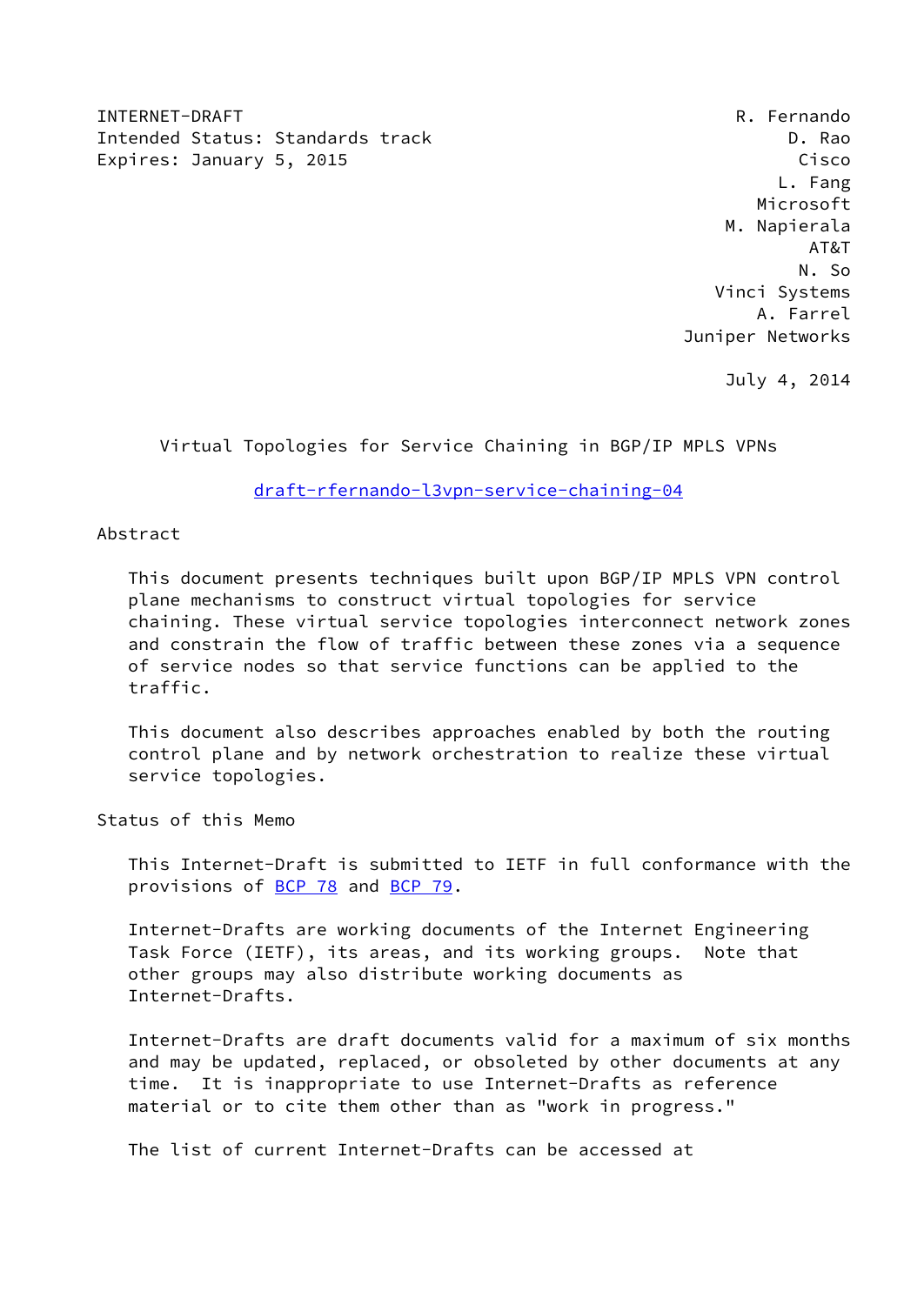| INTERNET DRAFT | Virtual Service Topology | July 4, 2014 |
|----------------|--------------------------|--------------|
|----------------|--------------------------|--------------|

<http://www.ietf.org/1id-abstracts.html>

 The list of Internet-Draft Shadow Directories can be accessed at <http://www.ietf.org/shadow.html>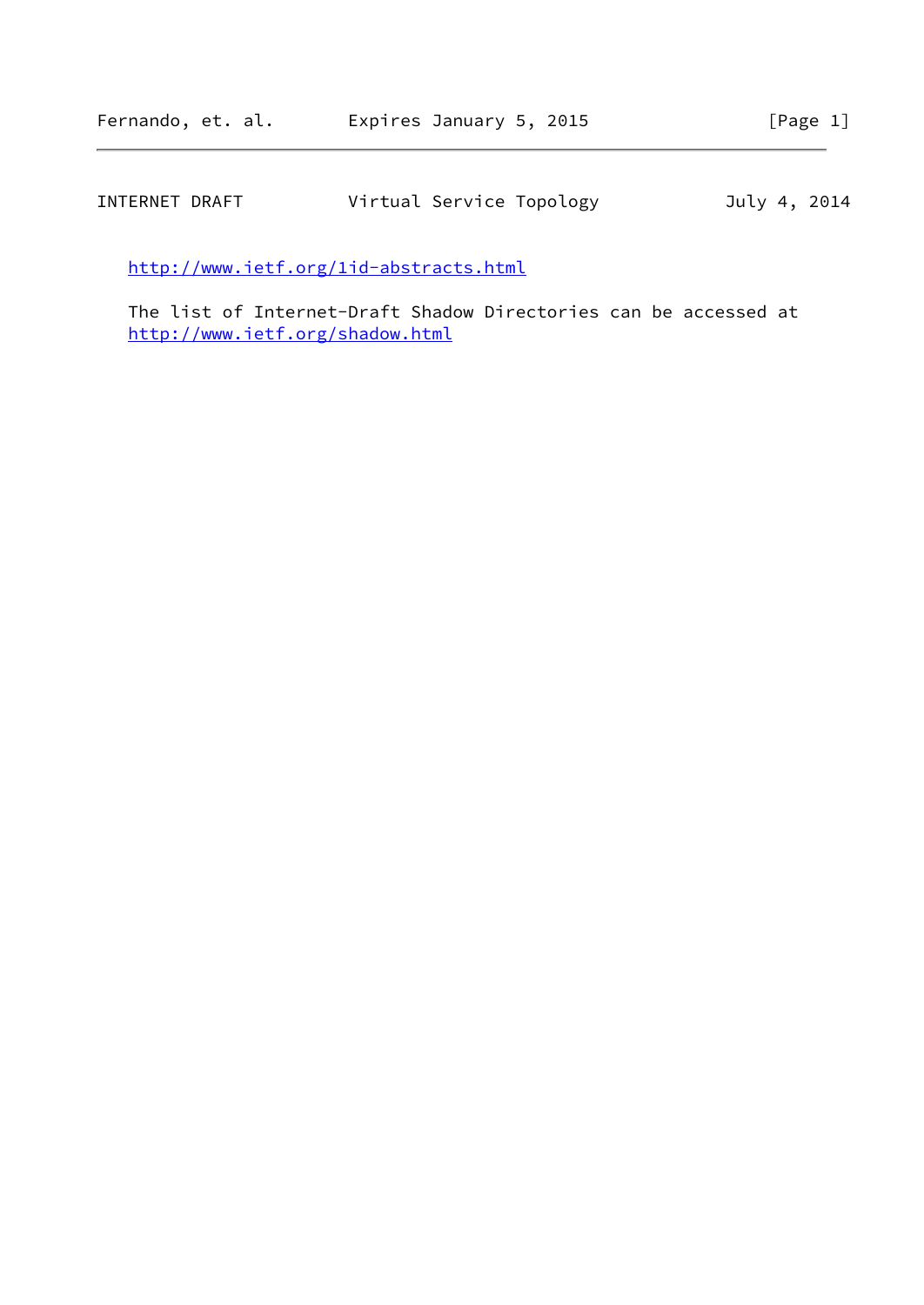Fernando, et. al. Expires January 5, 2015 [Page 2]

<span id="page-2-0"></span>INTERNET DRAFT Virtual Service Topology July 4, 2014

Copyright and License Notice

 Copyright (c) 2014 IETF Trust and the persons identified as the document authors. All rights reserved.

This document is subject to [BCP 78](https://datatracker.ietf.org/doc/pdf/bcp78) and the IETF Trust's Legal Provisions Relating to IETF Documents [\(http://trustee.ietf.org/license-info](http://trustee.ietf.org/license-info)) in effect on the date of publication of this document. Please review these documents carefully, as they describe your rights and restrictions with respect to this document. Code Components extracted from this document must include Simplified BSD License text as described in Section 4.e of the Trust Legal Provisions and are provided without warranty as described in the Simplified BSD License.

# Table of Contents

| 2. Intra-Zone Routing and Traffic Forwarding. $5$                            |  |
|------------------------------------------------------------------------------|--|
| $\underline{3}$ . Inter-Zone Routing and Traffic Forwarding. $\underline{7}$ |  |
| 3.1 Traffic Forwarding Operational Flow 8                                    |  |
|                                                                              |  |
| $\underline{4.1}$ Constructing the Virtual Service Topology 9                |  |
|                                                                              |  |
|                                                                              |  |
| 5.1 Multiple Service Topologies 12                                           |  |
|                                                                              |  |
| $5.3$ Supporting Redundancy 12                                               |  |
|                                                                              |  |
| $\underline{6}$ . Orchestration Driven Approach 13                           |  |
|                                                                              |  |
| 8.                                                                           |  |
|                                                                              |  |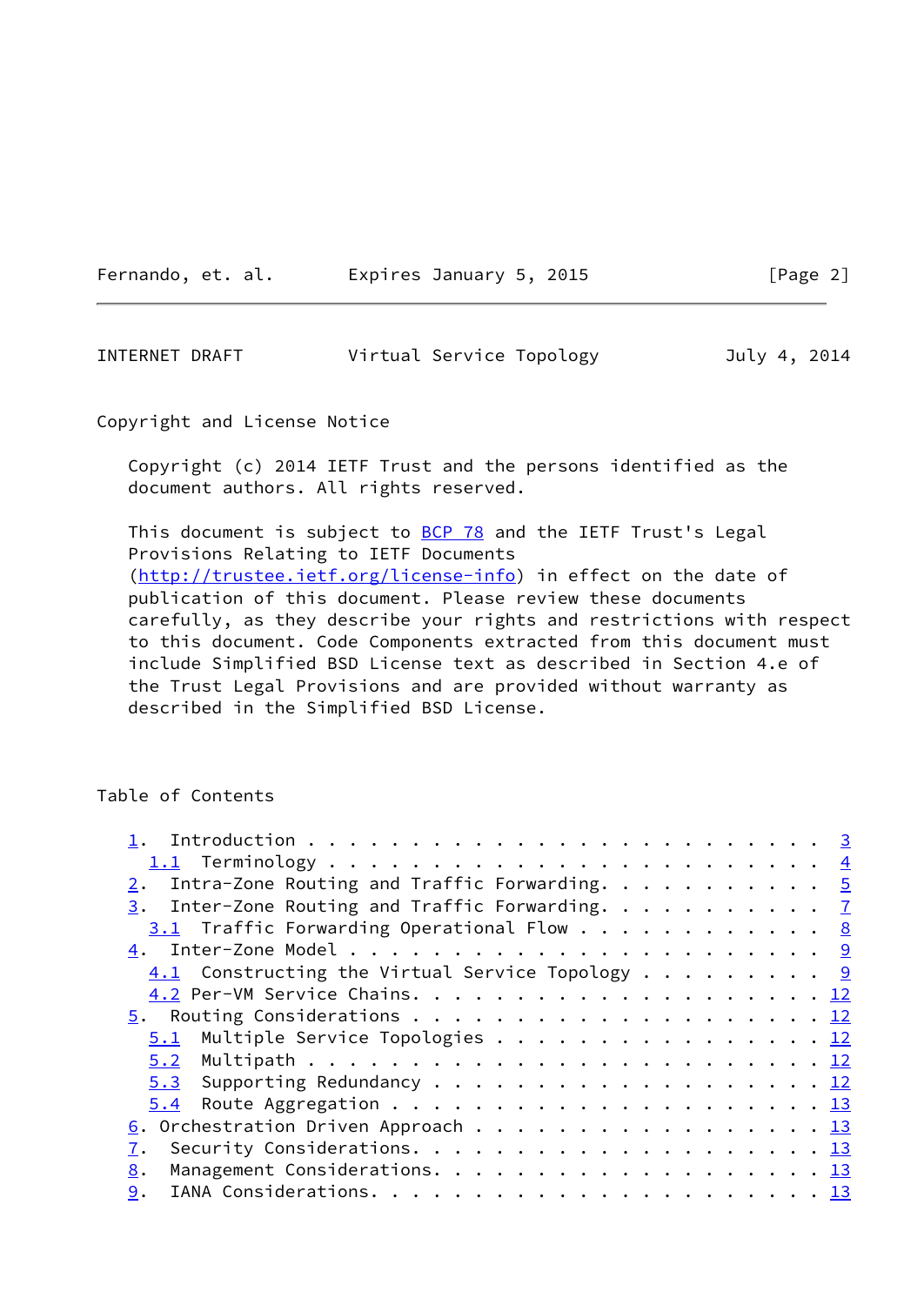|  | 11.1 Normative References 14   |  |  |  |  |  |  |  |  |  |  |  |  |
|--|--------------------------------|--|--|--|--|--|--|--|--|--|--|--|--|
|  | 11.2 Informative References 14 |  |  |  |  |  |  |  |  |  |  |  |  |
|  |                                |  |  |  |  |  |  |  |  |  |  |  |  |

Fernando, et. al. Expires January 5, 2015 [Page 3]

<span id="page-3-1"></span>INTERNET DRAFT Virtual Service Topology July 4, 2014

### <span id="page-3-0"></span>[1](#page-3-0). Introduction

 Network topologies and routing design in enterprise, data center, and campus networks typically reflect the needs of the organization in terms of performance, scale, security, and availability. For scale and security reasons, these networks may be composed of multiple small domains or zones each serving one or more functions of the organization.

 A network zone is a logical grouping of physical assets that supports certain applications. Hosts can communicate freely within a zone. That is, a datagram traveling between two hosts in the same zone is not routed through any servers that examine the datagram payload and apply services (such as security or load balancing) to the traffic. But a datagram traveling between hosts in different zones may be subject to additional services to meet the needs of scaling, performance, and security for the applications or the networks themselves.

 Networks have achieved division into zones and the imposition of services through a combination of physical topology constraints and routing. For example, one can force datagrams to go through a firewall (FW) by putting the FW in the physical data path from a source to the destination, or by causing the routed path form source to destination to go via a FW that would not normally be on the path. Similarly, the datagrams may need to go through a security gateway for security services, or a Load Balancer (LB) for load balancing services.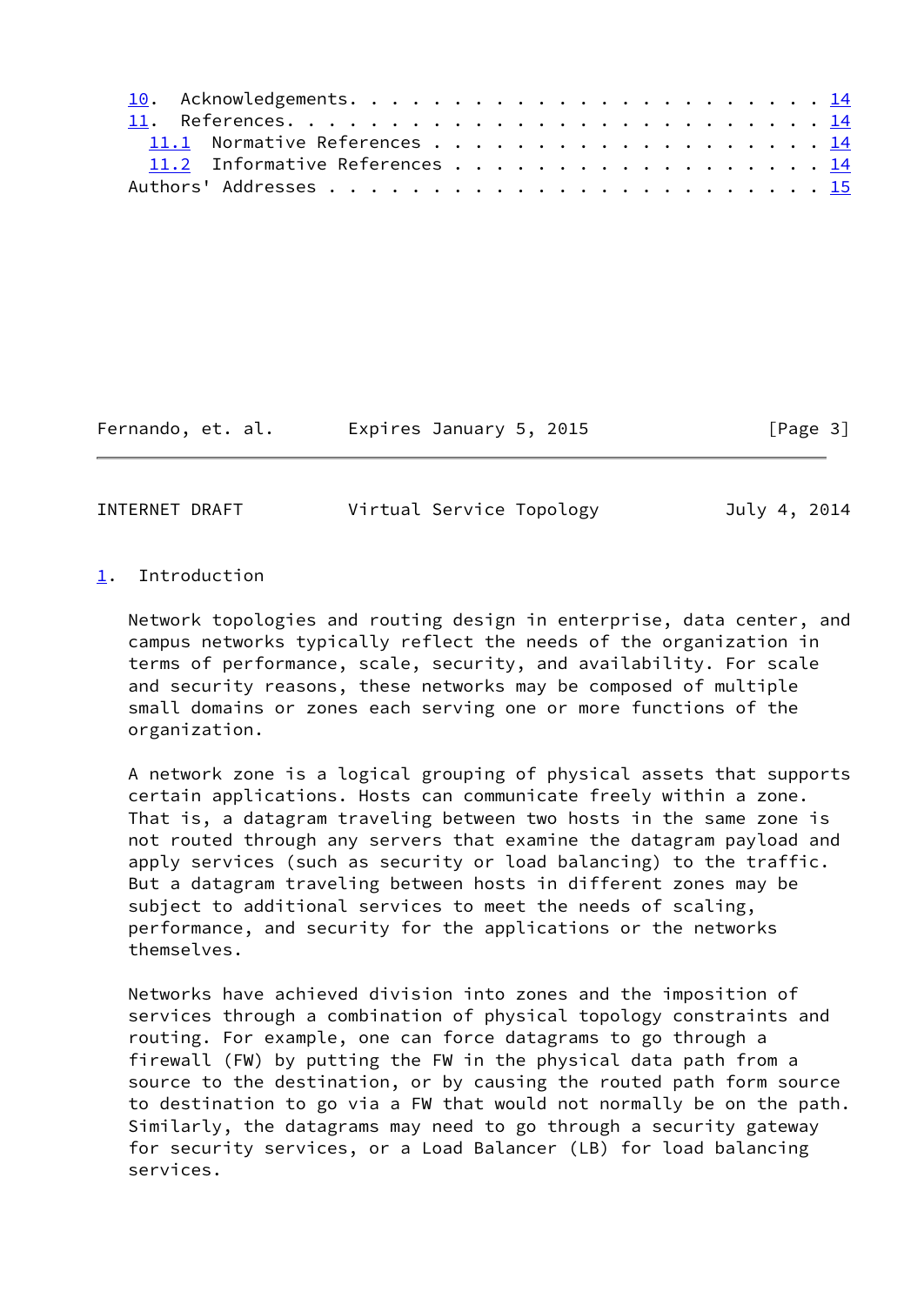In virtualized data centers, appliances, applications, and network functions, including IP VPN provider edge (PE) and customer edge (CE) functions are all commonly virtualized. That is, they exist as software instances residing in servers or appliances instead of individual (dedicated) physical devices.

 Migrating a network with all its functions and infrastructure elements to realization in a virtualized data center requires network overlay mechanisms that provide the ability to create virtual network topologies that mimic physical networks, and that provide the ability to constrain the flow of routing and traffic over these virtual network topologies.

 A data center uses a virtual topology in which the servers are in the "virtual" data path, rather than in the physical data path. For example, a traffic flow might previously have had the source PE-1 and destination at an Autonomous System Border Router (ASBR), ASBR-1, and the flow might have needed to be serviced by FW-1 and LB-1. In this virtualized data center, the functions of all four nodes could be

| Fernando, et. al. | Expires January 5, 2015 | [Page 4] |
|-------------------|-------------------------|----------|
|-------------------|-------------------------|----------|

<span id="page-4-0"></span>INTERNET DRAFT Virtual Service Topology July 4, 2014

 provided by virtual nodes that could be placed at arbitrary locations across the data center. Thus the "virtual service chain" vPE-1, FW-1, vLB-1, vASBR-1, that is the sequence of virtual service nodes that packet must traverse, could be realized by a logical path between arbitrary physical locations in the data center.

 A data center will likely support multiple tenants. A tenant is a customer who uses the virtualized data center services. Each tenant might require different connectedness (i.e., a different virtual topology) between their zones and applications, and might need the ability to apply different network policies such that the services for inter-zone traffic are applied in a specific order according to the organization objectives of the tenant. Furthermore, a data center might need multiple virtual topologies per tenant to handle different types of application traffic.

 Additionally, a data center operator may choose to provide services for multiple tenants on the same virtualized end device, for example, a server. Such multi-tenant devices must utilize techniques such as routing isolation to retain separation between tenants' traffic.

To address all of these requirements, the mechanisms devised for use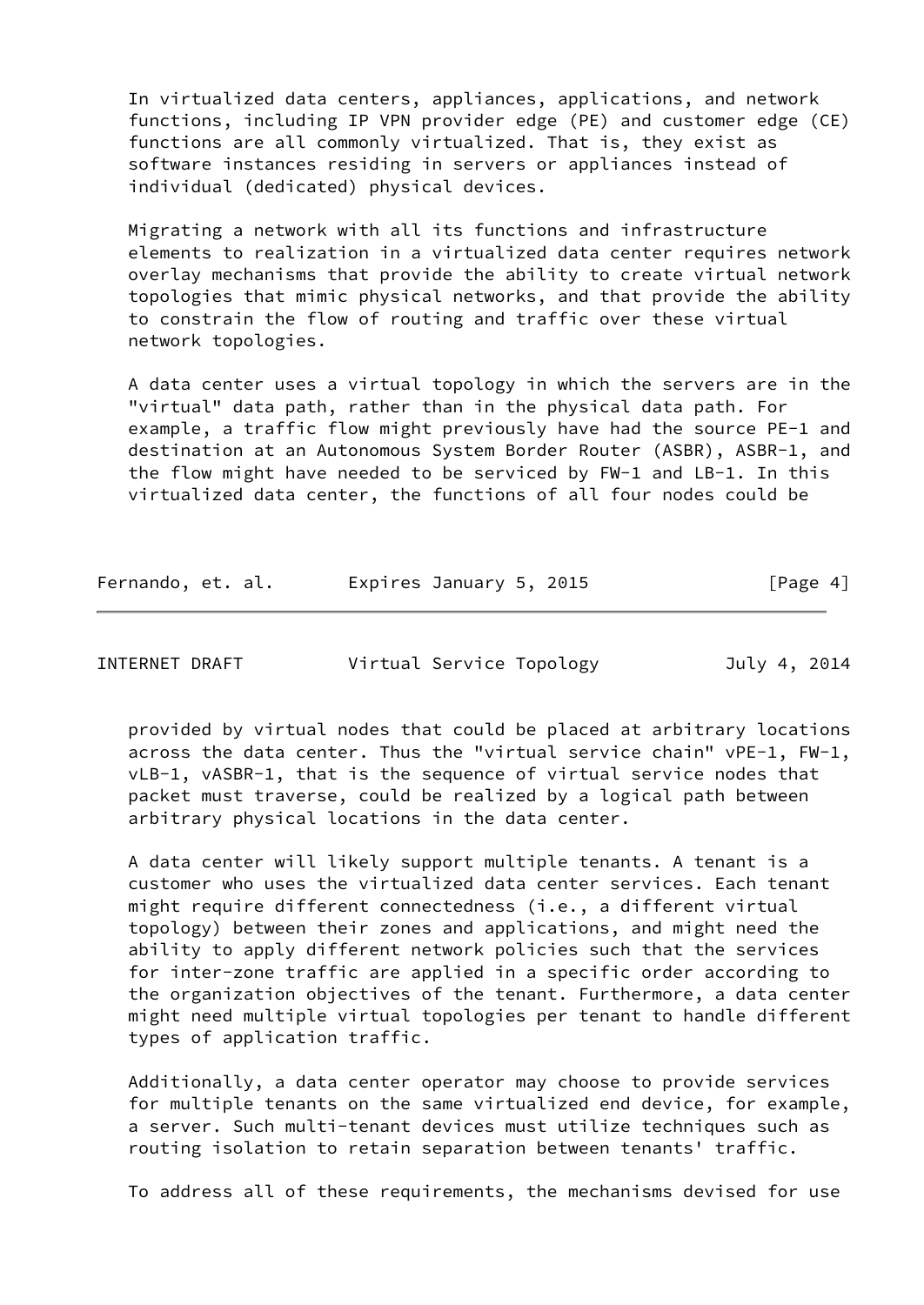in a data center need to be flexible enough to accommodate the custom needs of the tenants and their applications, and at the same time must be robust enough to satisfy the scale, performance, and high availability needs that are demanded by the operator of the virtual network infrastructure that has a very large number of tenants each with different application types, large networks, multiple services, and high-volume traffic.

 Toward this end, this document introduces the concept of virtual service topologies and extends IP MPLS VPN control plane mechanisms to constrain routing and traffic flow over virtual service topologies.

 The creation of these topologies and the setting up of the forwarding tables to steer traffic over them may be carried out either by extensions to IP MPLS VPN procedures and functionality at the PEs, or via a "software defined networking" (SDN) approach. This document specifies the use of both approaches, but uses the IP MPLS VPN option to illustrate the various steps involved.

<span id="page-5-0"></span>

| INTERNET DRAFT           | Virtual Service Topology<br>July 4, 2014                                     |  |
|--------------------------|------------------------------------------------------------------------------|--|
| 1.1 Terminology          |                                                                              |  |
|                          | This document uses the following acronyms and terms.                         |  |
| Terms                    | Meaning                                                                      |  |
| AS.                      | Autonomous System                                                            |  |
| <b>ASBR</b><br><b>CE</b> | Autonomous System Border Router<br>Customer Edge                             |  |
| FW<br>I <sub>2</sub> RS  | Firewall<br>Interface to the Routing System                                  |  |
| L3VPN                    | Layer 3 VPN                                                                  |  |
| LB.                      | Load Balancer                                                                |  |
| <b>NLRI</b><br>P         | Network Layer Reachability Information [RFC4271]<br>Provider backbone router |  |
|                          |                                                                              |  |

Fernando, et. al. Expires January 5, 2015 [Page 5]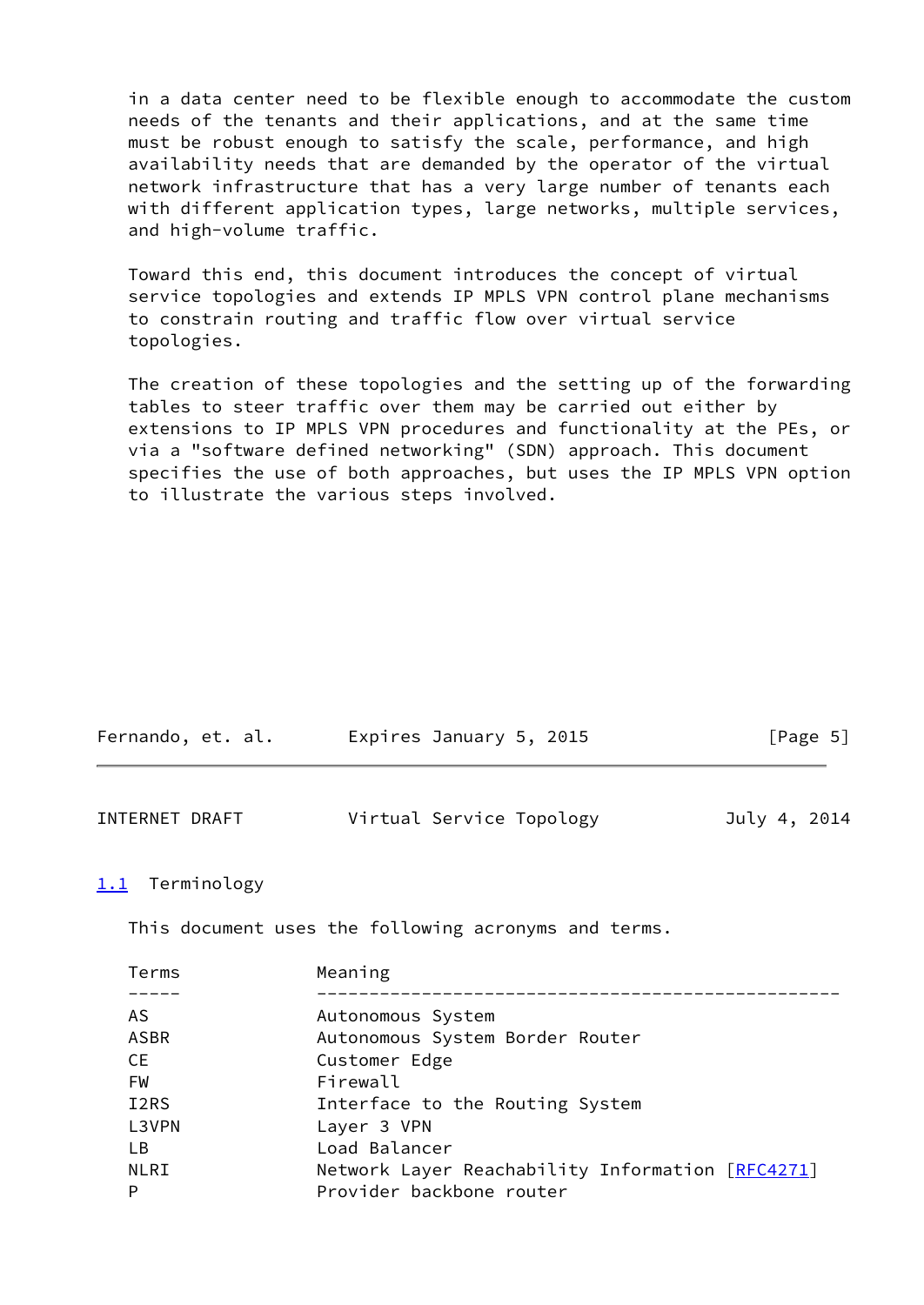| proxy-arp  | proxy-Address Resolution Protocol          |
|------------|--------------------------------------------|
| <b>RR</b>  | Route Reflector                            |
| <b>RT</b>  | Route Target                               |
| <b>SDN</b> | Software Defined Network                   |
| vCE        | virtual Customer Edge router               |
|            | [I-D.fang-l3vpn-virtual-ce]                |
| vFW        | virtual Firewall                           |
| <b>vLB</b> | virtual Load Balancer                      |
| VM         | Virtual Machine                            |
| <b>vPC</b> | virtual Private Cloud                      |
| <b>VPE</b> | virtual Provider Edge router               |
|            | [I-D.fang-l3vpn-virtual-pe]                |
| <b>VPN</b> | Virtual Private Network                    |
| <b>VRF</b> | VPN Routing and Forwarding table [RFC4364] |
| <b>vRR</b> | virtual Route Reflector                    |
|            |                                            |

This document also uses the following general terms:

Service-PE:

 A BGP/IP MPLS VPN PE to which a service node in a virtual service topology is attached. The PE directs incoming traffic from other PEs or from attached hosts to the service node via an MPLS VPN label or IP lookup. The PE also forwards traffic from the service node to the next node in the chain. A Service-PE is a logical entity and a given PE may be attached to both a service node and an application host VM.

### Service node:

 A physical or virtual service appliance/application which inspects and/or redirects the flow of inter-zone traffic. Examples of service nodes include FWs, LBs, and deep packet inspectors. The service node acts as a CE in the VPN network.

| Fernando, et. al. | Expires January 5, 2015 | [Page 6] |  |
|-------------------|-------------------------|----------|--|
|                   |                         |          |  |

<span id="page-6-0"></span>

| INTERNET DRAFT | Virtual Service Topology | July 4, 2014 |
|----------------|--------------------------|--------------|
|----------------|--------------------------|--------------|

 Service chain: A sequence of service nodes that interconnect the zones containing the source and destination hosts or endpoints. The service chain is unidirectional and creates a one way traffic flow between source zone and destination zone.

Virtual service topology:

 A virtual service topology consists of a sequence of service-PEs and their attached service nodes created in a specific order. A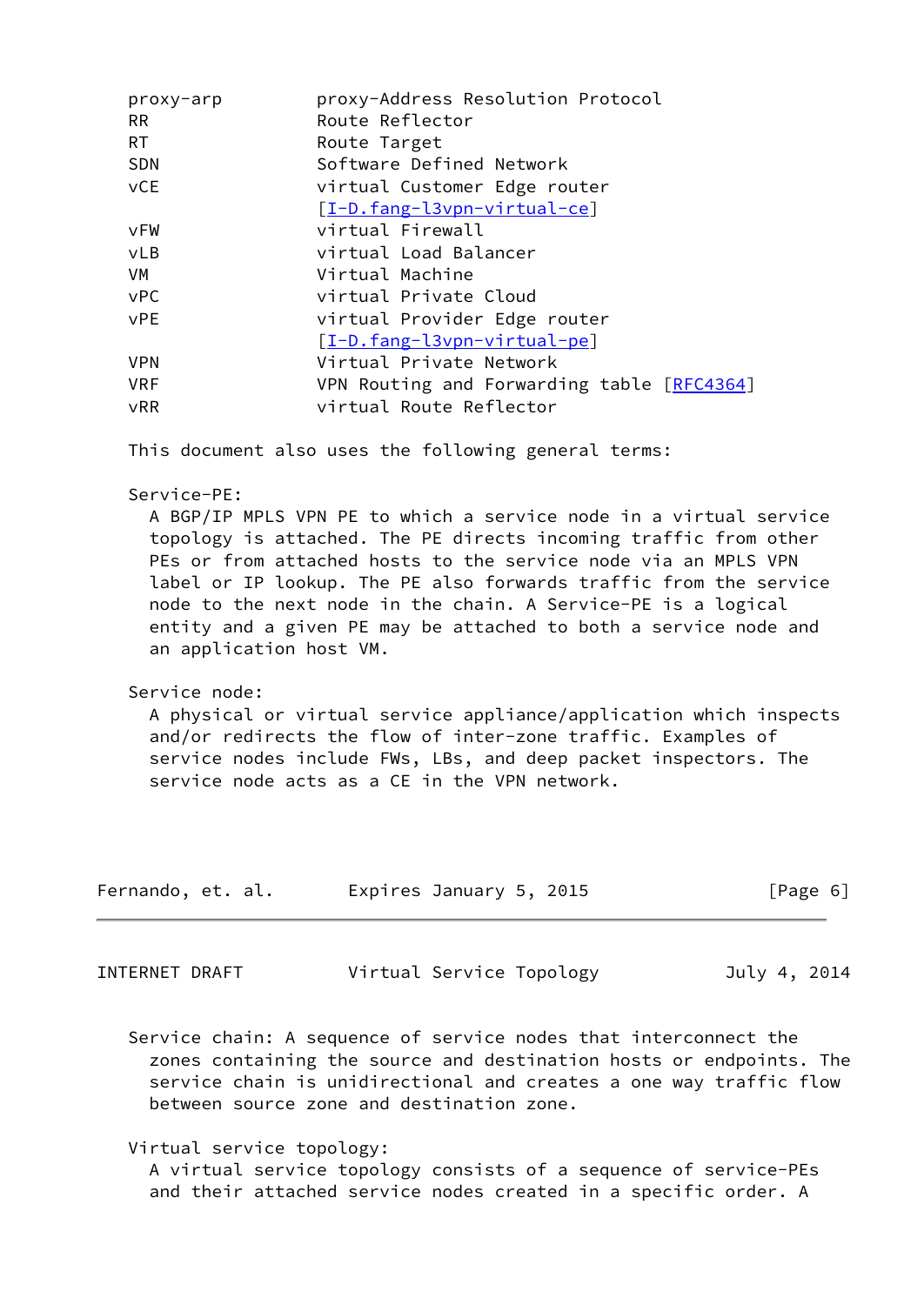service topology is constructed via one or more routes that direct the traffic flow among the PEs that form the service chain.

Service-topology-RT:

 A BGP route attribute that identifies the specific service topology.

Tenant:

 A tenant is a higher-level management construct. In the control/ forwarding plane it is the collection of various virtual networks that get instantiated. A tenant may have more than one virtual network or VPN.

Zone:

 A logical grouping of physical or virtual assets that supports certain applications or a subset thereof. VMs or hosts can communicate freely within a zone.

<span id="page-7-0"></span>[2](#page-7-0). Intra-Zone Routing and Traffic Forwarding

 This section provides a brief overview of how the BGP/IP MPLS VPN [\[RFC4364](https://datatracker.ietf.org/doc/pdf/rfc4364)] control plane can be used in a DC network to used to divide the network into a number of zones. The subsequent sections in the document build on this base model to create inter-zone service topologies by interconnecting these zones and forcing inter-zone traffic to travel through a sequence of servers where the sequence of servers depends on the tuple <source zone, destination zone, application>.

 The notion of a BGP/IP VPN when applied to the virtual data center works in the following manner.

 The VM that runs the applications in the server is treated as a CE attached to the VPN. A CE/VM belongs to a zone. The PE is the first hop router from the CE/VM and the PE-CE link is single hop from a layer-3 perspective. Any of the available physical, logical or tunneling technologies can be used to create this "direct" link between the CE/VM and its attached PE(s).

If a PE attaches to one or more CEs of a certain zone, the PE must

| Fernando, et. al. | Expires January 5, 2015 | [Page 7] |
|-------------------|-------------------------|----------|
|-------------------|-------------------------|----------|

<span id="page-7-1"></span>INTERNET DRAFT Virtual Service Topology July 4, 2014

have exactly one VRF for that zone, and the PE-CE links to those CEs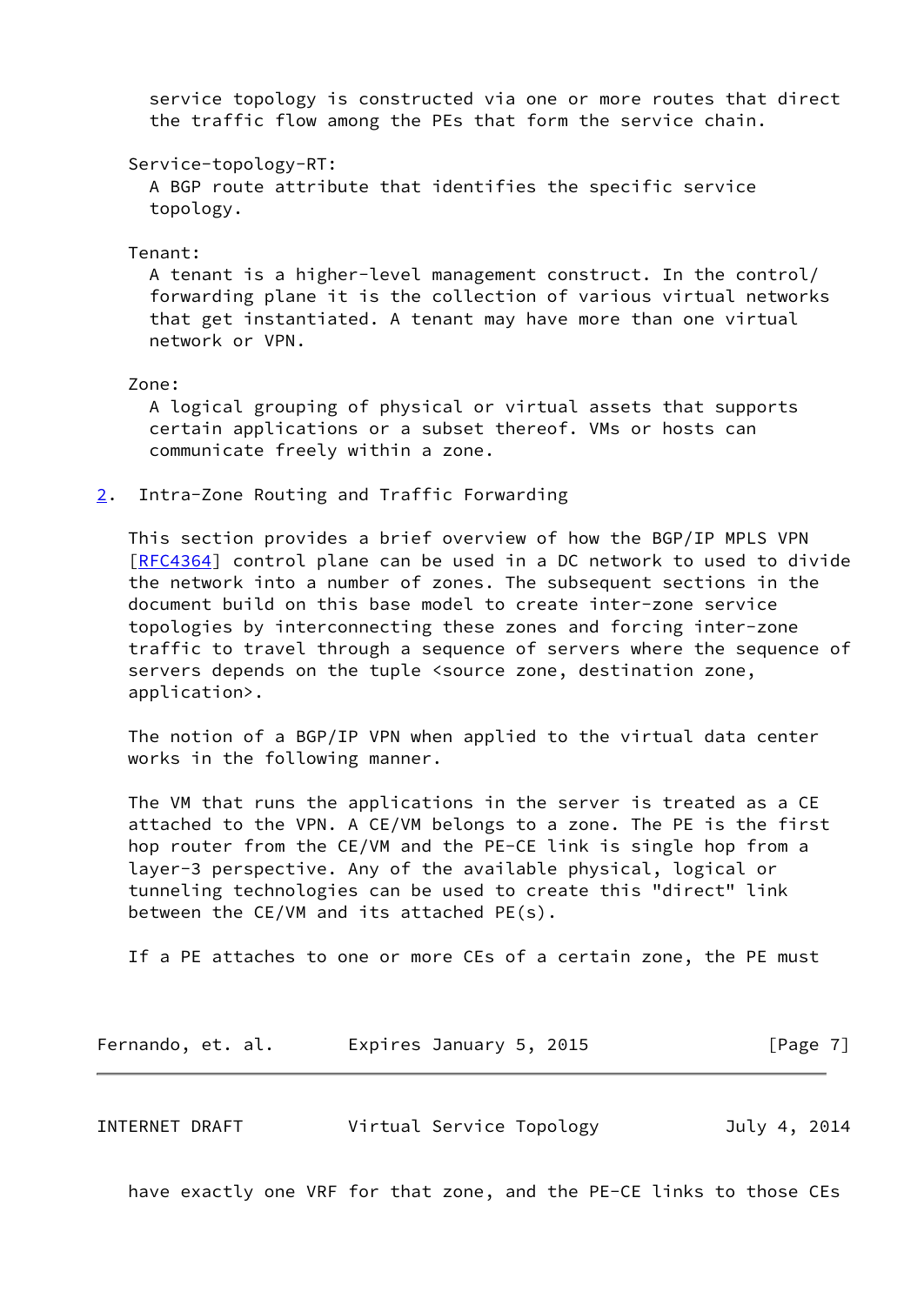must all be associated with that VRF. Intra-zone connectivity between CE/VMs that attach to different PEs is achieved by designating an RT per zone (zone-RT) that is both an import RT and an export RT of all PE VRFs that terminate the CE/VMs that belong to the zone. A VM may have multiple virtual interfaces that attach to different zones.

 It is further assumed that the CE/VMs are associated with network policies that are activated on an attached PE when a CE/VM is instantiated. These policies dictate how the network is set up for the CE/VM including the properties of the CE-PE link, the IP address of the CE/VM, the zones to which it belongs, QoS policies, etc. There are many ways to accomplish this step, but a description of such mechanisms is outside the scope of this document.

 When the CE/VM is activated, the attached PE starts to export the CEs IP address with the corresponding zone-RT. This allows unrestricted any-to-any communication between the newly active VM and the rest of the VMs in the zone.

 The classification of VMs into a zone is driven by the communication and security policy and is independent of the addressing scheme for the VMs. The VMs in a zone may be in the same or different IP subnets with user-defined mask-lengths. The PE advertises /32 routes to advertise reachability to locally attached VMs. If two VMs are in the same IP subnet, the PE may employ proxy-ARP to assist the VM to resolve ARP for other VMs in the IP subnet, and may use IP forwarding to carry traffic between the VMs. When a VM is attached to a remote PE, IP VPN forwarding is used to tunnel packets to the remote PE.

<span id="page-8-0"></span>[3](#page-8-0). Inter-Zone Routing and Traffic Forwarding

 A simple form of inter-zone traffic forwarding can be achieved using extranets or hub-and-spoke L3VPN configurations [\[RFC7024](https://datatracker.ietf.org/doc/pdf/rfc7024)]. However, the ability to enforce constrained traffic flows through a set of services is non-existent in extranets and is limited in hub-and-spoke setups.

 Note that the inter-zone services cannot always be assumed to reside and be in-lined on a PE. There is a need to virtualize the services themselves so that they can be implemented on commodity hardware and scaled out 'elastically' when traffic demands increase. This creates a situation where services for traffic between zones may be applied not only at the source-zone PE or the destination-zone PE. Mechanisms are required that make it easy to direct inter-zone traffic through the appropriate set of service nodes that might be remote or virtualized.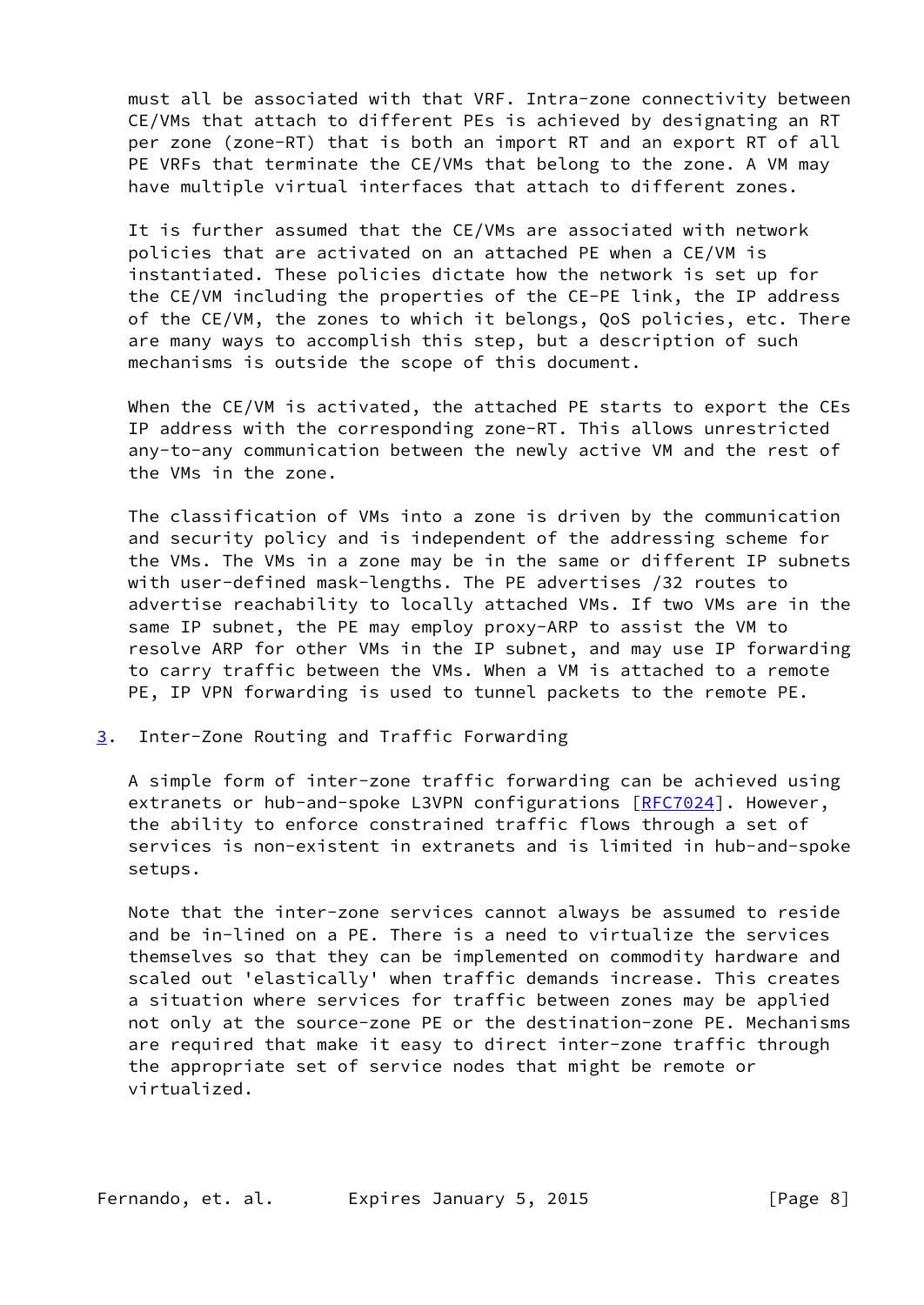<span id="page-9-1"></span>INTERNET DRAFT Virtual Service Topology July 4, 2014

## <span id="page-9-0"></span>[3.1](#page-9-0) Traffic Forwarding Operational Flow

 Traffic from a source endpoint (a VM/CE) in a source zone reaches an ingress zone-PE and is associated with a VRF in that zone as described above. The zone-PE will forward the traffic and direct it toward the first service-node. If the service-node is attached to the zone-PE, the zone-PE will forward the packets out of one of its access interfaces. If the service-node is attached to a different service-PE, the zone-PE will encapsulate the packets and send them toward the service-PE. The zone-PE and service PE may be connected via an intermediate network of devices and the encapsulation causes the packets to be tunneled across this intermediate network.

 The service-PE will receive these encapsulated packets from the source zone-PE, decapsulate them, and forward them to its attached service-node. The traffic that comes back to the service-PE from the service-node must now be forwarded to the next service-node in the chain. As above, the next service-node may be locally attached or at a remote service-PE.

 At the last service-PE in the chain, the traffic that comes back from a service-node must be forwarded to the destination in the target zone. Just as with the service-nodes, the destination may be attached to the service-PE or reachable via another PE.

 As can be seen from this description, a given packet flow needs to be forwarded differently at each PE depending on whether it is arriving from a node attached to the PE or from a remote PE, and depending on whether the traffic is to be routed toward a node attached to the PE or attached to a remote PE. The next-hop for a flow changes depending on the relative position within the service chain.

 Figure 1 illustrates a virtual service topology, where hosts in Zone 1 are interconnected with hosts in Zone 2 via two service nodes (Serv-A and Serv-B) attached to two service-PEs (S-PE-A and S-PE-B respectively).

| $^{\prime\prime}$  |                                                                     |                             |
|--------------------|---------------------------------------------------------------------|-----------------------------|
|                    | " +-----+   vPE-1   "   S-PE-A       S-PE-B   "   vPE-2   +-----+ " |                             |
| "<br>$ VM/CE  -- $ |                                                                     | $\mathbf{H}$<br>$I--IVM/CE$ |
| $11 + - - - - +$   | $ (VRF-1) $ " $ (VRF-A) $ $ (VRF-B) $ " $ (VRF-2) $ +-----+ "       |                             |
| п                  | +-------+ " +--------+ +--------+ " +-------+                       | "                           |
| п<br>"             |                                                                     | <br>"                       |
| п<br>Zone 1        | $11 + - - - - - - - +$<br>------------ "                            | $\mathbf{u}$<br>Zone 2      |
| ,,,,,,,,,,,,,,,,   | - Serv-A<br>Serv-B                                                  |                             |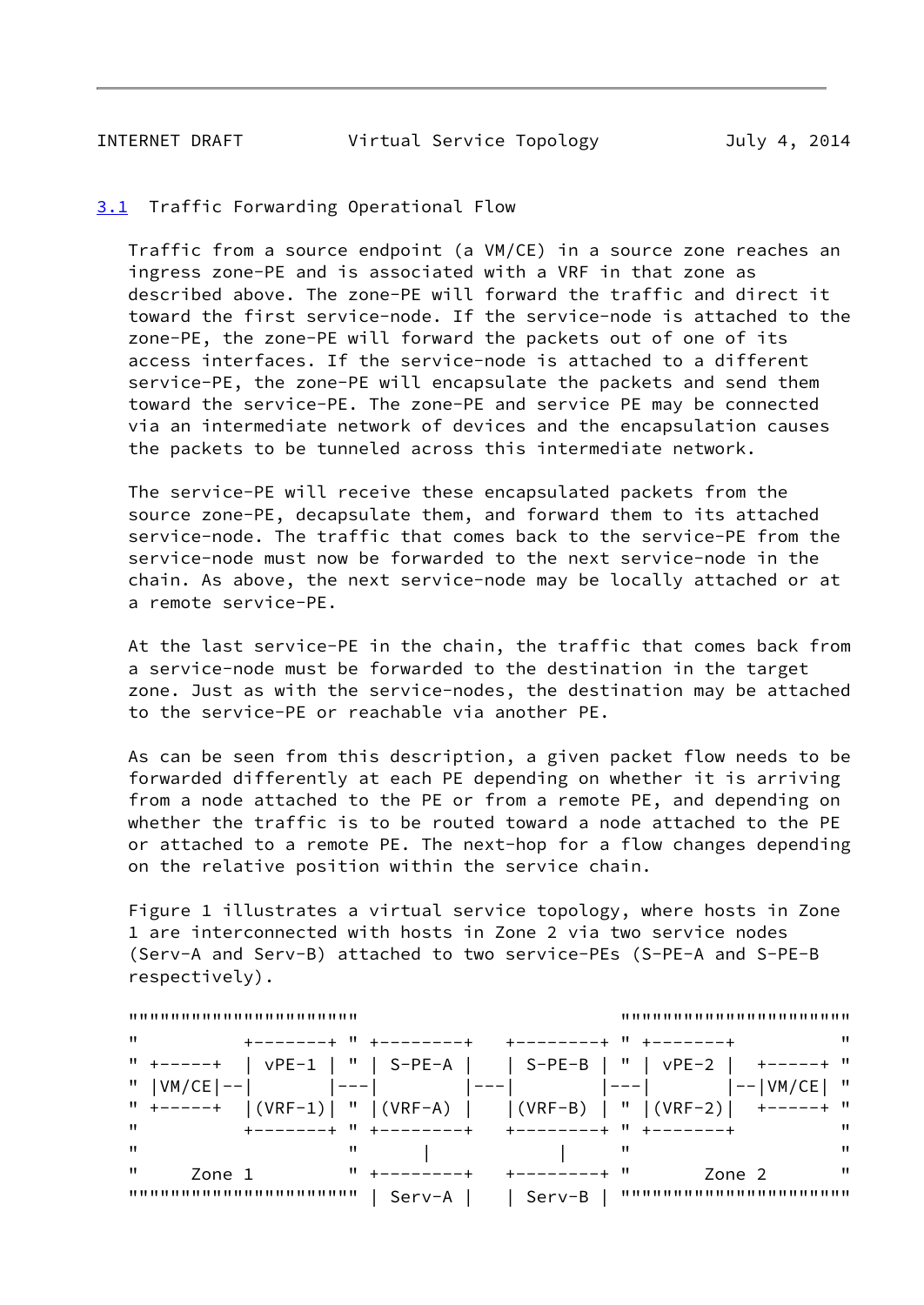Fernando, et. al. Expires January 5, 2015 [Page 9]

| INTERNET DRAFT | Virtual Service Topology | July 4, 2014 |
|----------------|--------------------------|--------------|
|----------------|--------------------------|--------------|

The different forwarding paths can be achieved at any PE as follows.

- o Each service node is associated with two VRFs at the service PE to which it is attached: an in-VRF for traffic toward the service node, and an out-VRF for traffic from the service node.
- o Traffic for the in-VRF arrives from the previous node in the service chain, and traffic for the out-VRF is destined toward the next node in the service chain, or toward the destination zone.
- o The in-VRF has one or more routes with a next-hop of a local access interface where the service node is attached. The out-VRF has routes with a next-hop of the next service node, which may be situated locally on the service-PE or at a remote PE.

 The installation of the forwarding entries to implement the flow described above may be achieved either via IP VPN mechanisms described in Sections  $\frac{4}{5}$ , and  $\frac{5}{5}$ , or using an SDN approach, as described in [Section 6.](#page-15-0)

<span id="page-10-0"></span>[4](#page-10-0). Inter-Zone Model

The inter-zone model has the following steps.

<span id="page-10-1"></span>[4.1](#page-10-1) Constructing the Virtual Service Topology

 The virtual service topology described in the previous section is constructed via one or more service routes that direct the traffic flow among the PEs forming the service chain. There should be a route per service node. The service topologies, and hence the service routes, are constructed on a per-VPN basis. This service topology is independent of the routes for the actual destination for a flow, i.e., the addresses of the VMs present in the various zones. There can be multiple service topologies for a given VPN.

<span id="page-10-2"></span>[4.1.1](#page-10-2) Reachability to the Service Nodes

 Each service node is identified by an IP address that is scoped within the VPN. The service node is also associated with an in-VRF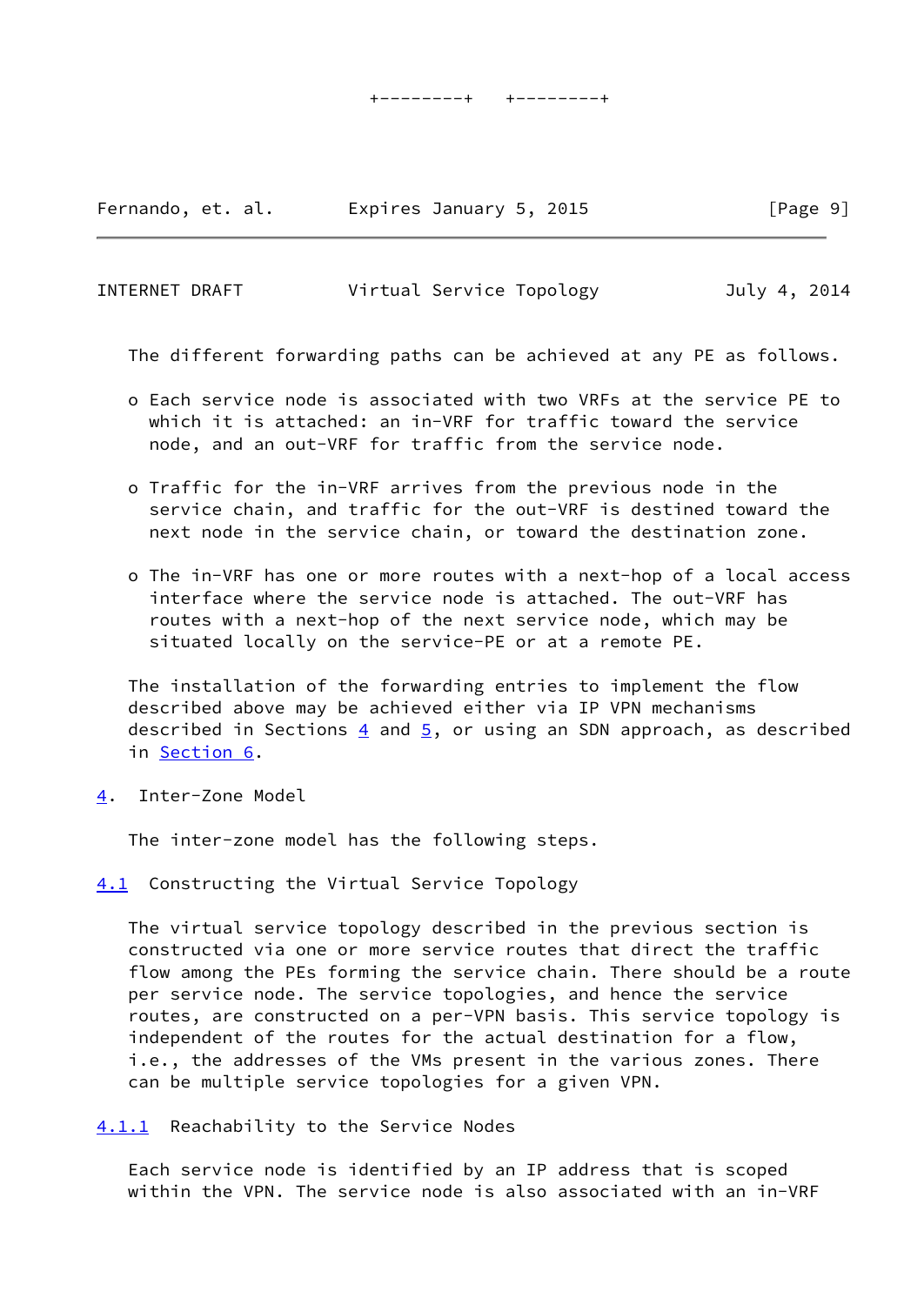and out-VRF at the attached service node.

 Reachability to the various service nodes in the service chain occurs via regular BGP/IP VPN route advertisements.

 A service-PE will export a route for each service node attached to it. Each route will contain the Route-Target configured for the VPN, and a forwarding label that is associated with the logical in-VRF for to directly forward incoming traffic from the other PEs to the

| Fernando, et. al. | Expires January 5, 2015 | [Page 10] |
|-------------------|-------------------------|-----------|
|-------------------|-------------------------|-----------|

INTERNET DRAFT Virtual Service Topology July 4, 2014

service node.

 The routes to reach the various service nodes are imported into and installed in each out-VRF at a service-PE, as well as in the zone VRF on the ingress zone-PE.

<span id="page-11-0"></span>[4.1.2](#page-11-0) Provisioning the Service Chain

 At each PE supporting a given VPN, the sequence of service nodes in a service chain can be specified in a VPN service route policy.

 To create the service chain and give it a unique identity, each PE may be provisioned with the following tuple for every service chain that it belongs to:

{Service-topology-RT, Service-node-Sequence}

 where Service-node-Sequence is simply an ordered list of the service node IP addresses that are in the chain.

 Every service chain has a single unique service-topology-RT that is provisioned in all participating PEs.

 A PE will also be provisioned with the tables and/or other configuration that support the various zones and the in- and out- VRFs for the services.

<span id="page-11-1"></span>[4.1.3](#page-11-1) Zone Prefix Next-Hop Resolution

 Routes representing hosts, VMs or other destinations associated with a zone are called zone prefixes. A zone prefix will have its regular zone RTs attached when it is originated. This will be used by PEs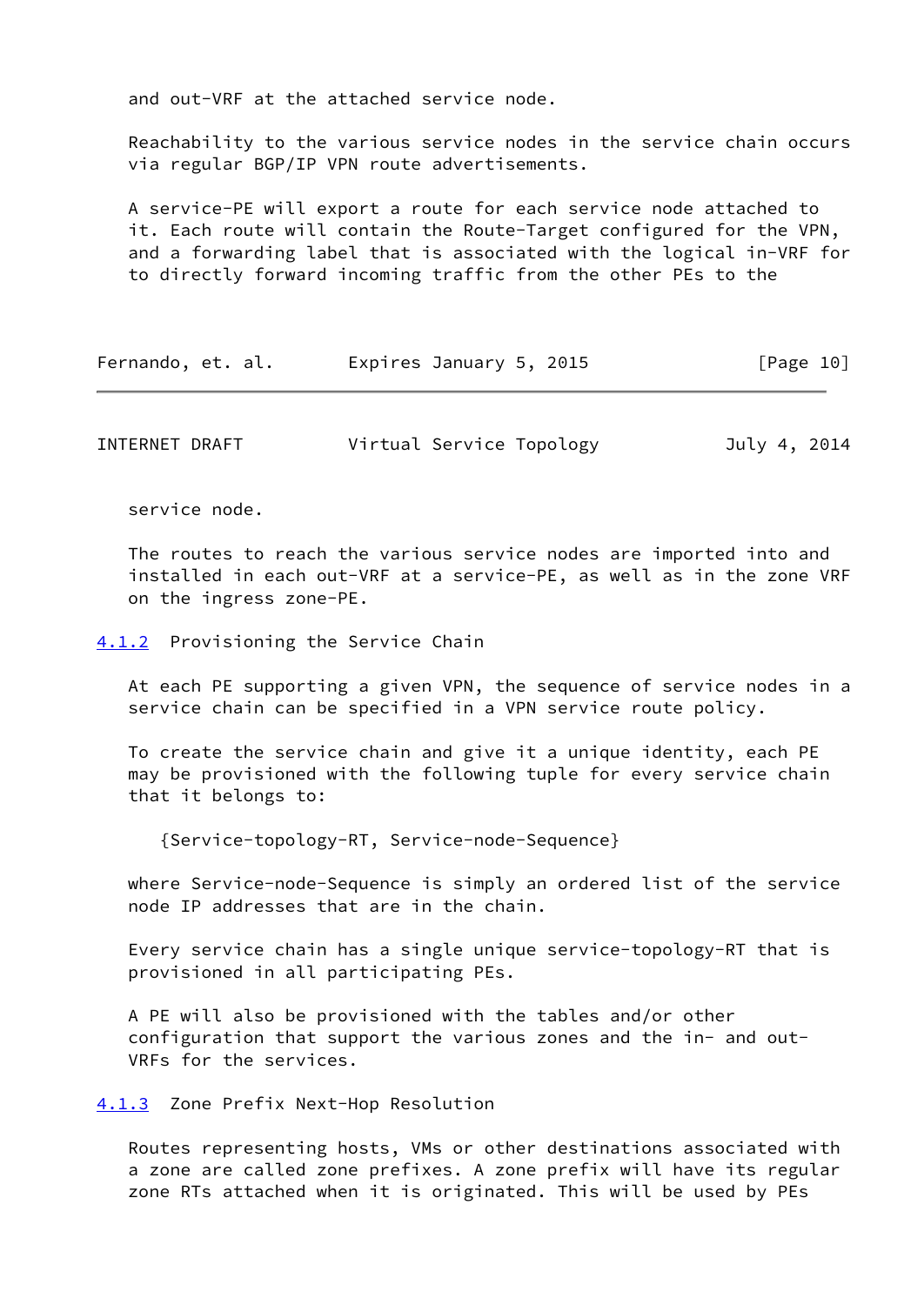that have VRFs for the same zone to import these prefixes to enable direct communication between VMs in the same zone.

 In addition to the intra-zone RTs, zone prefixes are also tagged at the point of origination with the set of Service-topology-RTs to which they belong.

 Since they are tagged with the Service-topology-RT, zone prefixes get imported into the VRFs of the service-PEs that form the service chain associated to that topology RT. Note that the Service-topology-RT was added to the relevant VRF's import RT list during the virtual topology construction phase. These routes may be installed in the in- VRF and out-VRF at the service-PEs as well as in the ingress zone's VRF.

Note that the approach being described introduces a change in the

| Fernando, et. al. | Expires January 5, 2015 | [Page 11] |
|-------------------|-------------------------|-----------|
|-------------------|-------------------------|-----------|

<span id="page-12-0"></span>

|  | INTERNET DRAFT | Virtual Service Topology | July 4, 2014 |
|--|----------------|--------------------------|--------------|
|--|----------------|--------------------------|--------------|

 behavior of the service-PEs and ingress zone's PEs compared to normal BGP VPN behavior, but does not require protocol changes to BGP. This modification to PE behavior allows the automatic and constrained flow of traffic via the service chain.

 The PE, based on the presence of the Service-topology-RT in the zone routes it receives, will perform the following actions:

- 1. It will ignore the next-hop and VPN label that were advertised in the NLRI.
- 2. Instead, it will select the appropriate Service next-hop from the Service-node sequence associated with the Service-topology-RT. In the out-VRF associated with a service node, it will select the next service node in the sequence.
- 3. It will further resolve this Service next-hop IP address locally in the associated VRF, instead of in the global routing table. It will use the next-hop (and label, if remote) associated with this IP address to encapsulate traffic toward the next service node.
- 4. If the importing service-PE is the last service-PE, it uses the next hop that came with the zone prefix for route resolution. It also uses the VPN label that came with the prefix.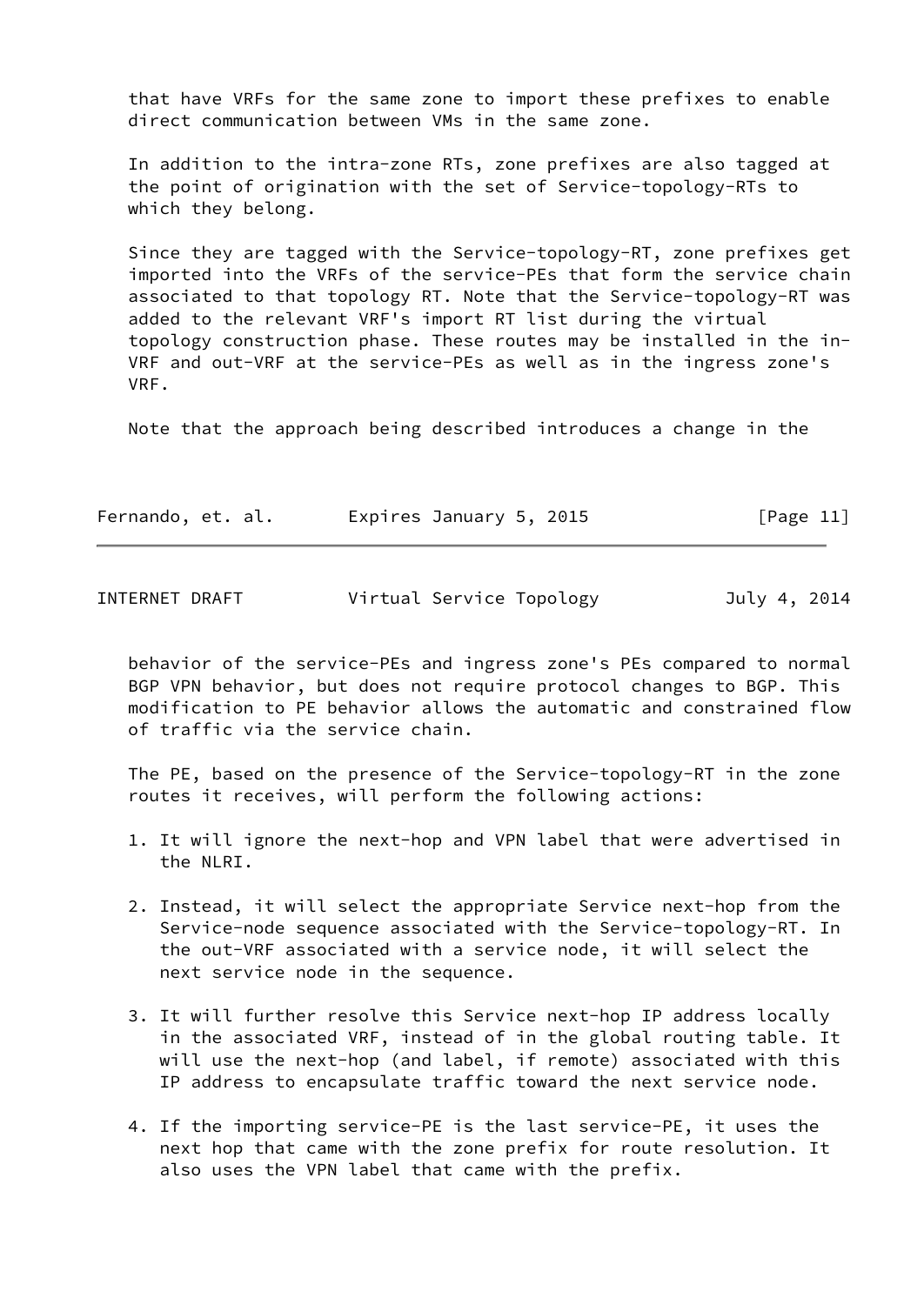In this way the zone prefixes in the intermediate service-PE hops recurse over the service chain forcing the traffic destined to them to flow through the virtual service topology.

 Traffic for the zone prefix goes through the service hops created by the service topology. At each service hop, the service-PE directs the traffic to the service node. Once the service node is done processing the traffic, it sends it back to the service-PE which forwards the traffic to the next service-PE, and so on.

 A significant benefit of this next-hop indirection is to avoid redundant advertisement of zone prefixes from the end-zone or service-PEs. Also, when the virtual service topology is changed (due to addition or removal of service nodes), there should be no change to the zone prefix's import/export RT configuration, and hence no re advertisement of zone prefixes.

 There should be one service topology RT per virtual service topology. There can be multiple virtual service topologies and hence service topology RTs for a given VPN.

 Virtual service topologies are constructed unidirectionally. Traffic in opposite directions between the same pair of zones will be

| Fernando, et. al. | Expires January 5, 2015 | [Page 12] |
|-------------------|-------------------------|-----------|
|-------------------|-------------------------|-----------|

<span id="page-13-1"></span>INTERNET DRAFT Virtual Service Topology July 4, 2014

 supported by two different service topologies and hence two service topology routes. These two service topologies might or might not be symmetrical, i.e. they might or might not traverse the same sequence As noted above, a service node route is advertised with a label that directs incoming traffic to the attached service node. Alternatively, an aggregate label may be used for the service route and an IP route lookup done in the in-VRF at the service-PE to send traffic to the service node.

 Note that a new service node could be inserted into the service chain seamlessly by just configuring the service policy appropriately.

<span id="page-13-0"></span>[4.2](#page-13-0) Per-VM Service Chains

 While the service-topology-RT allows an efficient inheritance of the service chain for all VMs or prefixes in a zone, there may be a need to create a distinct service chain for an individual VM or prefix. This may be done by provisioning a separate service-topology RT and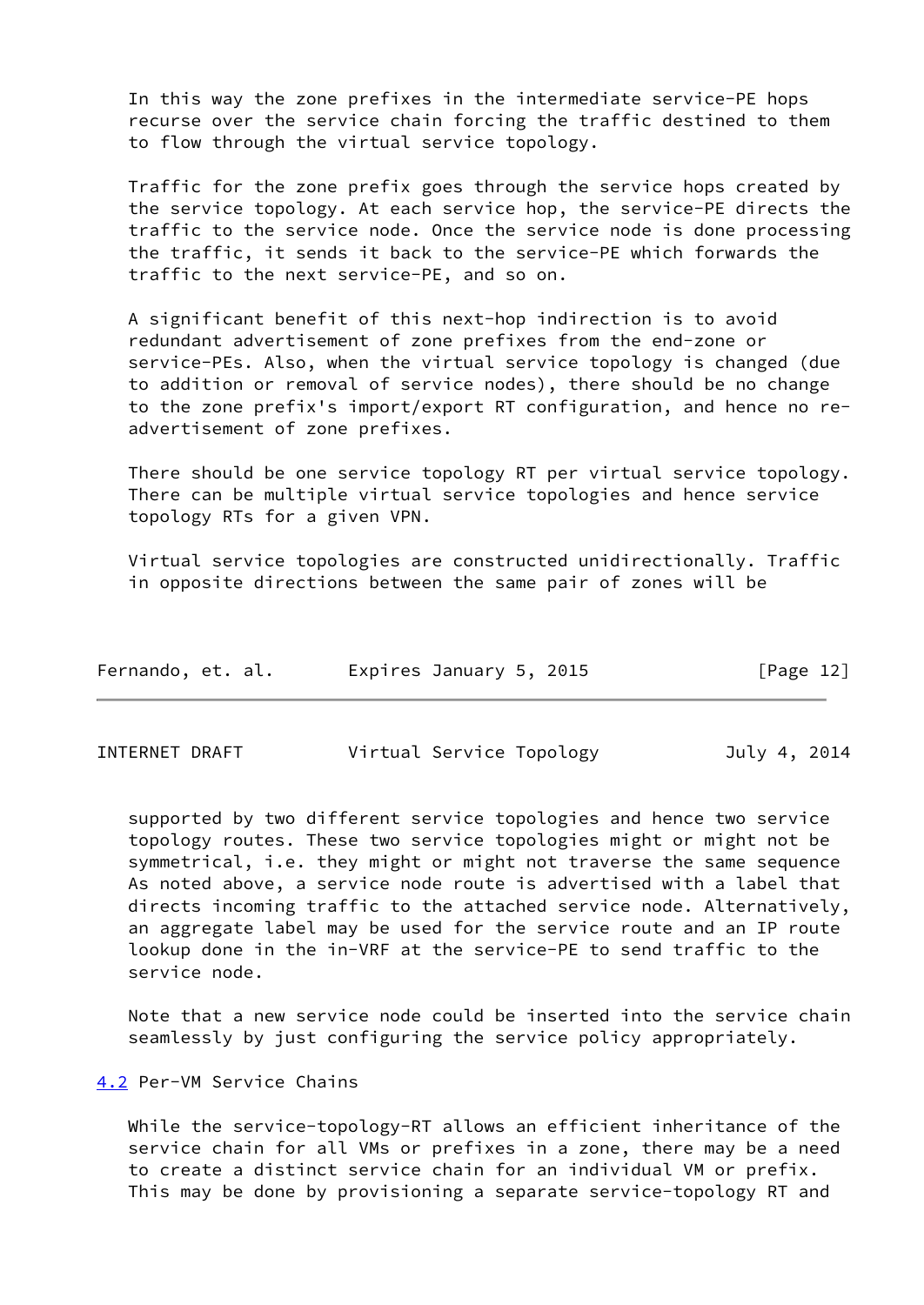service node sequence. The VM route carries the service-topology RT, and the destination and service PEs are provisioned with this RT as described above.

- <span id="page-14-0"></span>[5](#page-14-0). Routing Considerations
- <span id="page-14-1"></span>[5.1](#page-14-1) Multiple Service Topologies

 A service-PE can support multiple distinct service topologies for a VPN.

<span id="page-14-2"></span>[5.2](#page-14-2) Multipath

 One could use all tools available in BGP to constrain the propagation and resolution of state created by the service topology [\[RFC4684](https://datatracker.ietf.org/doc/pdf/rfc4684)].

 Additional service nodes can be introduced to scale out a particular service. Each such service would be represented by a virtual IP address, and multiple service nodes associated with it. Multiple service-PEs may advertise a route to this address based on the presence of an attached service node instance, thereby creating multiple equal cost paths. This technique could be used to elastically scale out the service nodes with traffic demand.

<span id="page-14-3"></span>[5.3](#page-14-3) Supporting Redundancy

 For stateful services an active-standby mechanism could be used at the service level. In this case, the inter-zone traffic should prefer the active service node over the standby service node.

| Fernando, et. al. | Expires January 5, 2015 | [Page 13] |
|-------------------|-------------------------|-----------|
|-------------------|-------------------------|-----------|

<span id="page-14-5"></span>INTERNET DRAFT Virtual Service Topology July 4, 2014

 At a routing level, this is achieved by setting up two paths for the same service route: one path goes through the active service node and the other through the standby service node. The active service path can then be made to win over the standby service path by appropriately setting the BGP path attributes of the service topology route such that the active path succeeds in path selection. This forces all inter-zone traffic through the active service node.

<span id="page-14-4"></span>[5.4](#page-14-4) Route Aggregation

Instead of the actual zone prefixes being imported and used at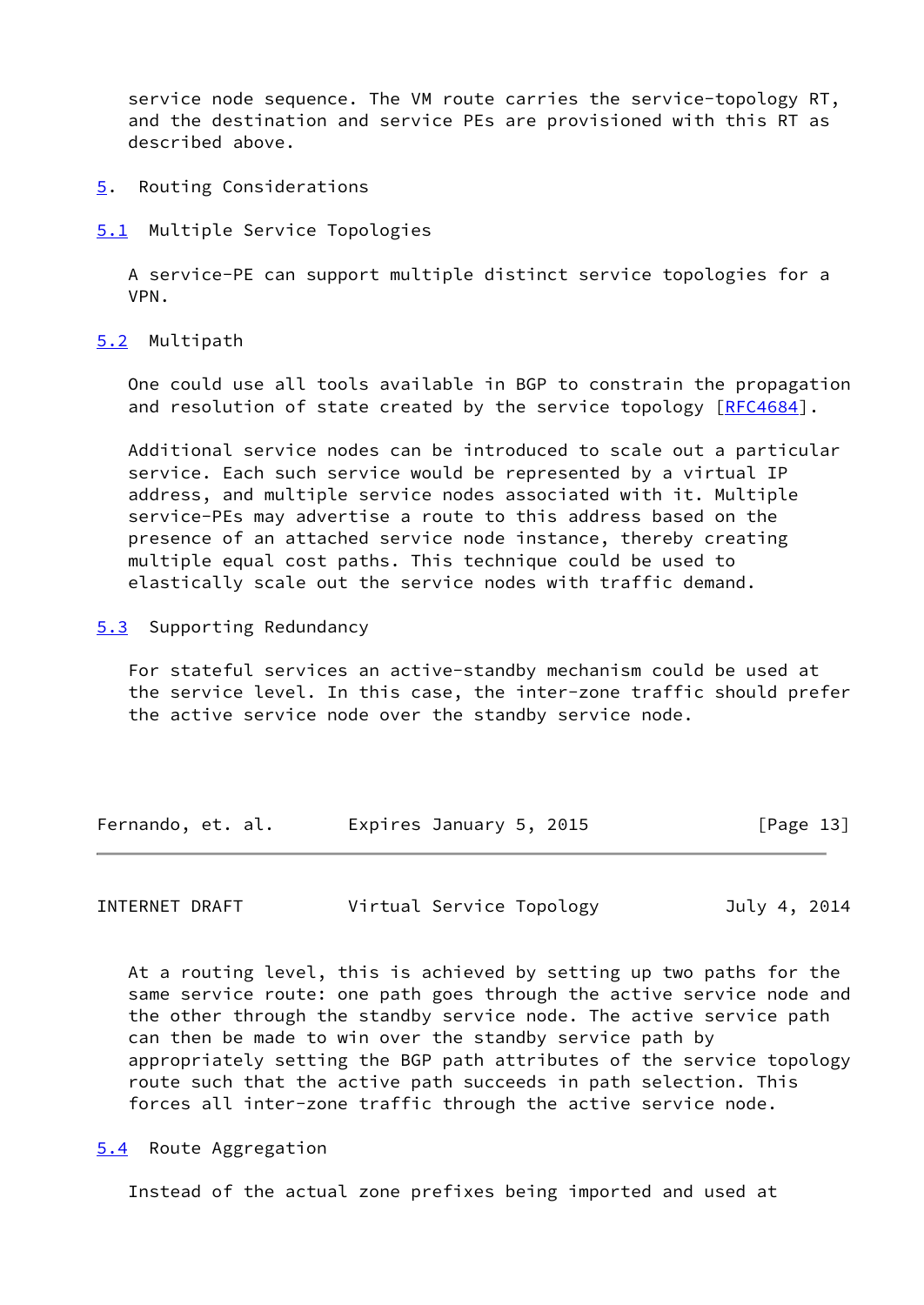various points along the chain, the zone prefixes may be aggregated at a specific PE and the aggregate zone prefix used in the service chain between zones. In such a case, it is the aggregate zone prefix that carries the service-topology-RT and gets imported in the service-PEs that comprise the service chain.

<span id="page-15-0"></span>[6](#page-15-0). Orchestration Driven Approach

 In an orchestration driven approach, there is no need for the zone or service PEs to determine the appropriate next-hops based on the specified service node sequence. All the necessary policy computations are carried out, and the forwarding tables for the various VRFs at the PEs determined, by a central orchestrator or controller.

 The orchestrator communicates with the various PEs (typically virtual PEs on the end-servers) to populate the forwarding tables.

 The protocol used to communicate between the controller/orchestration and the PE/vPE must be a standard, programmatic interface. There are several possible options to this programmatic interface, some being under discussion in the IETF's Interface to Routing Systems (I2RS) initiative, [\[I-D.ietf-i2rs-architecture\]](#page-16-5), [I-D.ietf-i2rs-problem-statement]. One specific option is defined in [[IPSE\]](#page-17-0).

<span id="page-15-1"></span>[7](#page-15-1). Security Considerations

To be added.

<span id="page-15-2"></span>[8](#page-15-2). Management Considerations

To be added.

<span id="page-15-3"></span>[9](#page-15-3). IANA Considerations

This proposal does not have any IANA implications.

<span id="page-15-5"></span>

| Fernando, et. al. | Expires January 5, 2015  |  |              | $\lceil \text{Page 14} \rceil$ |
|-------------------|--------------------------|--|--------------|--------------------------------|
|                   |                          |  |              |                                |
| INTERNET DRAFT    | Virtual Service Topology |  | July 4, 2014 |                                |

#### <span id="page-15-4"></span>[10.](#page-15-4) Acknowledgements

 The authors would like to thank the following individuals for their review and feedback on the proposal: Eric Rosen, Jim Guichard, Paul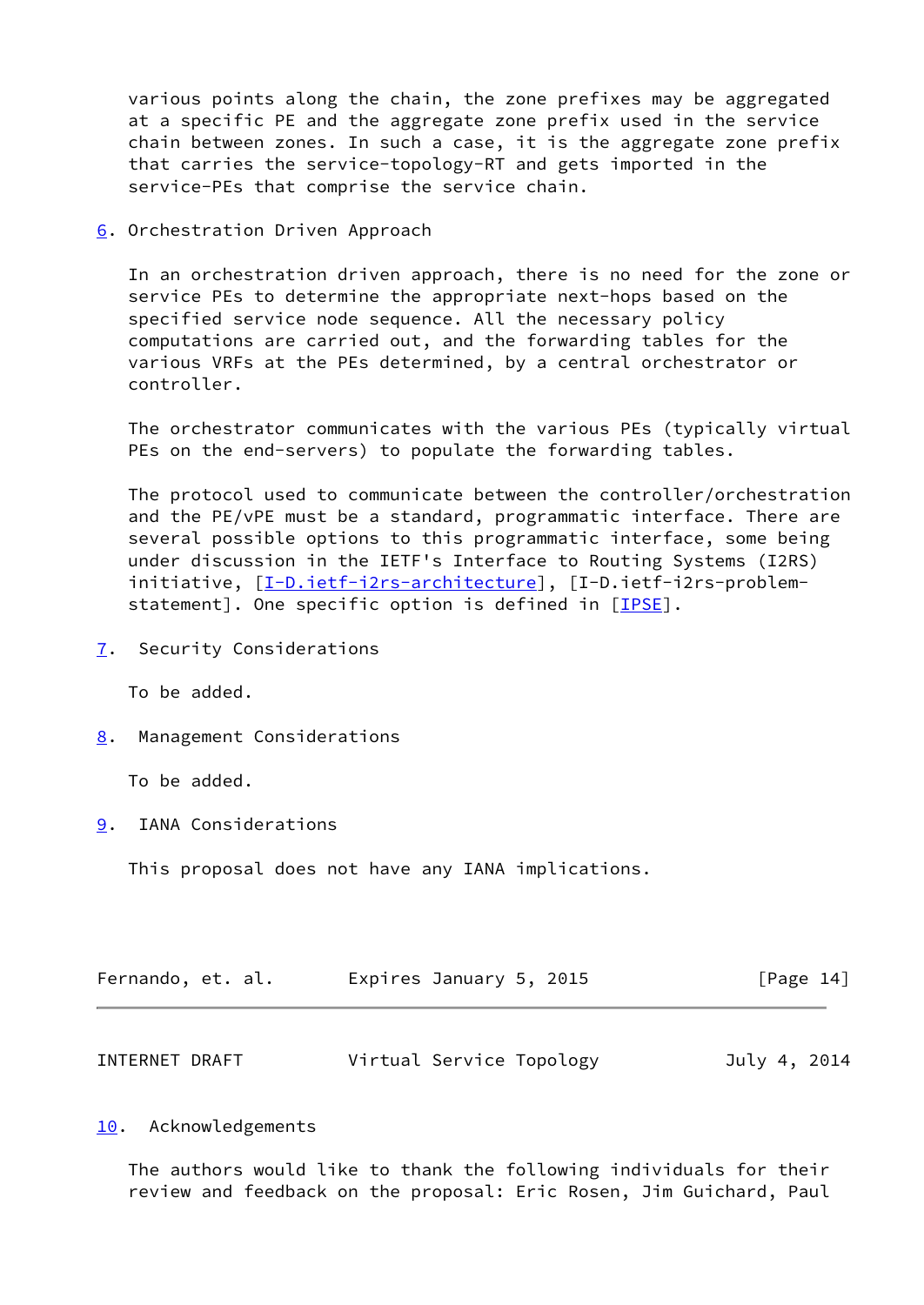Quinn, Peter, Bosch, David Ward, Ashok Ganesan. The option of configuring an ordered sequence of service nodes via policy is derived from a suggestion from Eric Rosen.

- <span id="page-16-0"></span>[11.](#page-16-0) References
- <span id="page-16-1"></span>[11.1](#page-16-1) Normative References
	- [RFC4364] Rosen, E. and Y. Rekhter, "BGP/MPLS IP Virtual Private Networks (VPNs)", [RFC 4364](https://datatracker.ietf.org/doc/pdf/rfc4364), February 2006.

<span id="page-16-2"></span>[11.2](#page-16-2) Informative References

- [RFC4271] Rekhter, Y., Li, T., and S. Hares, "A Border Gateway Protocol 4 (BGP-4)", [RFC 4271](https://datatracker.ietf.org/doc/pdf/rfc4271), January 2006.
- [RFC4684] Marques, P., Bonica, R., Fang, L., Martini, L., Raszuk, R., Patel, K., and J. Guichard, "Constrained Route Distribution for Border Gateway Protocol/MultiProtocol Label Switching (BGP/MPLS) Internet Protocol (IP) Virtual Private Networks (VPNs)", [RFC 4684](https://datatracker.ietf.org/doc/pdf/rfc4684), November 2006.
- [RFC7024] Jeng, H., Uttaro, J., Jalil, L., Decraene, B., Rekhter, Y., and R. Aggarwal, "Virtual Hub-and-Spoke in BGP/MPLS VPNs", [RFC 7024](https://datatracker.ietf.org/doc/pdf/rfc7024), October 2013.

<span id="page-16-3"></span>[I-D.fang-l3vpn-virtual-ce]

 L. Fang, et al.,"BGP/MPLS IP VPN Virtual CE", [draft-fang-l3vpn-virtual-ce](https://datatracker.ietf.org/doc/pdf/draft-fang-l3vpn-virtual-ce), work in progress.

<span id="page-16-4"></span> [I-D.fang-l3vpn-virtual-pe] L. Fang, et al., "BGP/MPLS IP VPN Virtual PE", [draft-fang-l3vpn-virtual-pe](https://datatracker.ietf.org/doc/pdf/draft-fang-l3vpn-virtual-pe), work in progress.

<span id="page-16-5"></span>[I-D.ietf-i2rs-architecture]

 Atlas, A., Halpern, J., Hares, S., Ward, D., and T Nadeau, "An Architecture for the Interface to the Routing System", [draft-ietf-i2rs-architecture,](https://datatracker.ietf.org/doc/pdf/draft-ietf-i2rs-architecture) work in progress.

[I-D.ietf-i2rs-problem-statement]

 Atlas, A., Nadeau, T., and D. Ward, "Interface to the Routing System Problem Statement", [draft-ietf-i2rs-problem-statement,](https://datatracker.ietf.org/doc/pdf/draft-ietf-i2rs-problem-statement) work in progress.

Fernando, et. al. Expires January 5, 2015 [Page 15]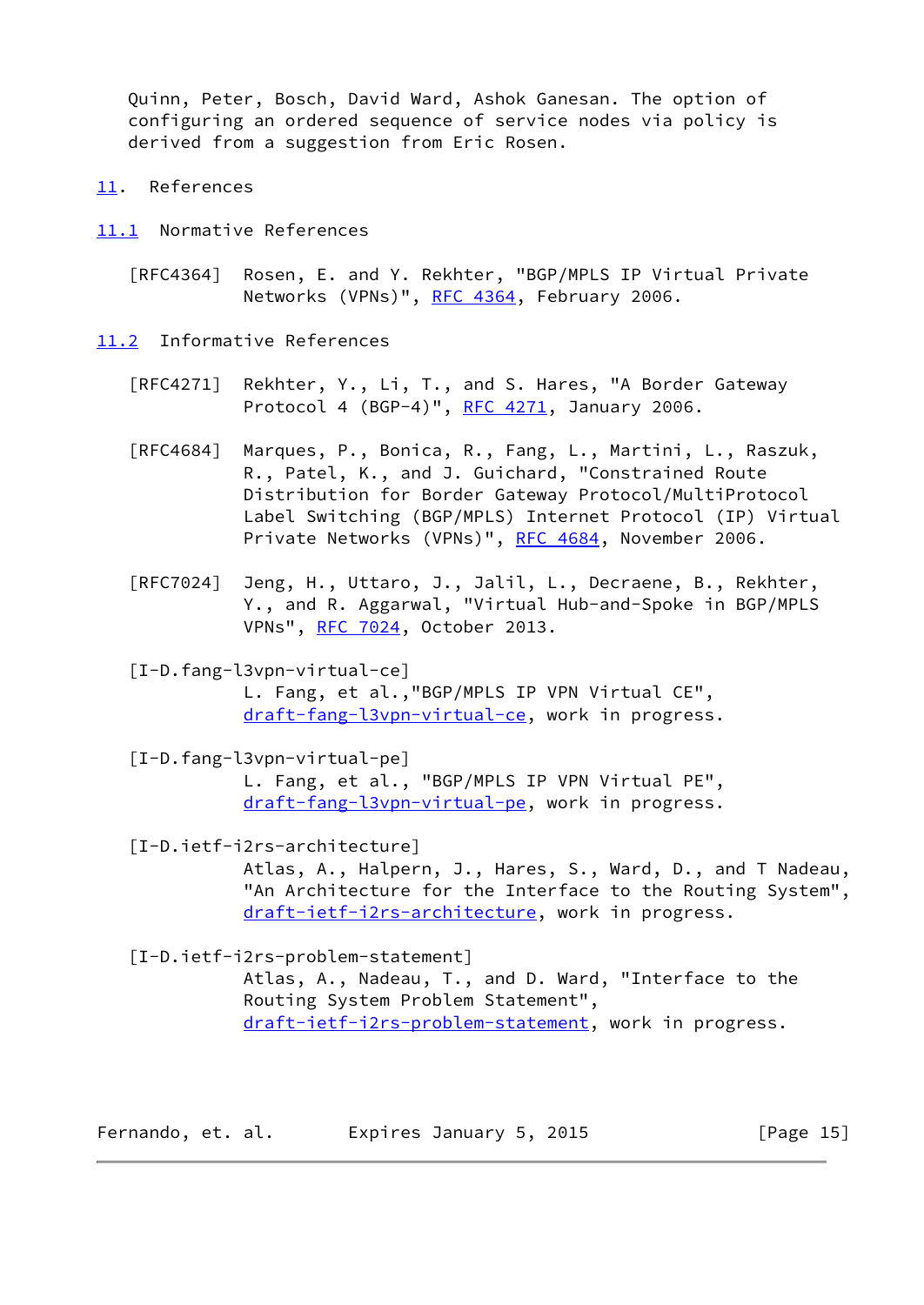<span id="page-17-0"></span>[IPSE]

 Fernando, R., Boutros, S., Rao, D., "Interface to a Packet Switching Element", [draft-rfernando-ipse-00](https://datatracker.ietf.org/doc/pdf/draft-rfernando-ipse-00), work in progress.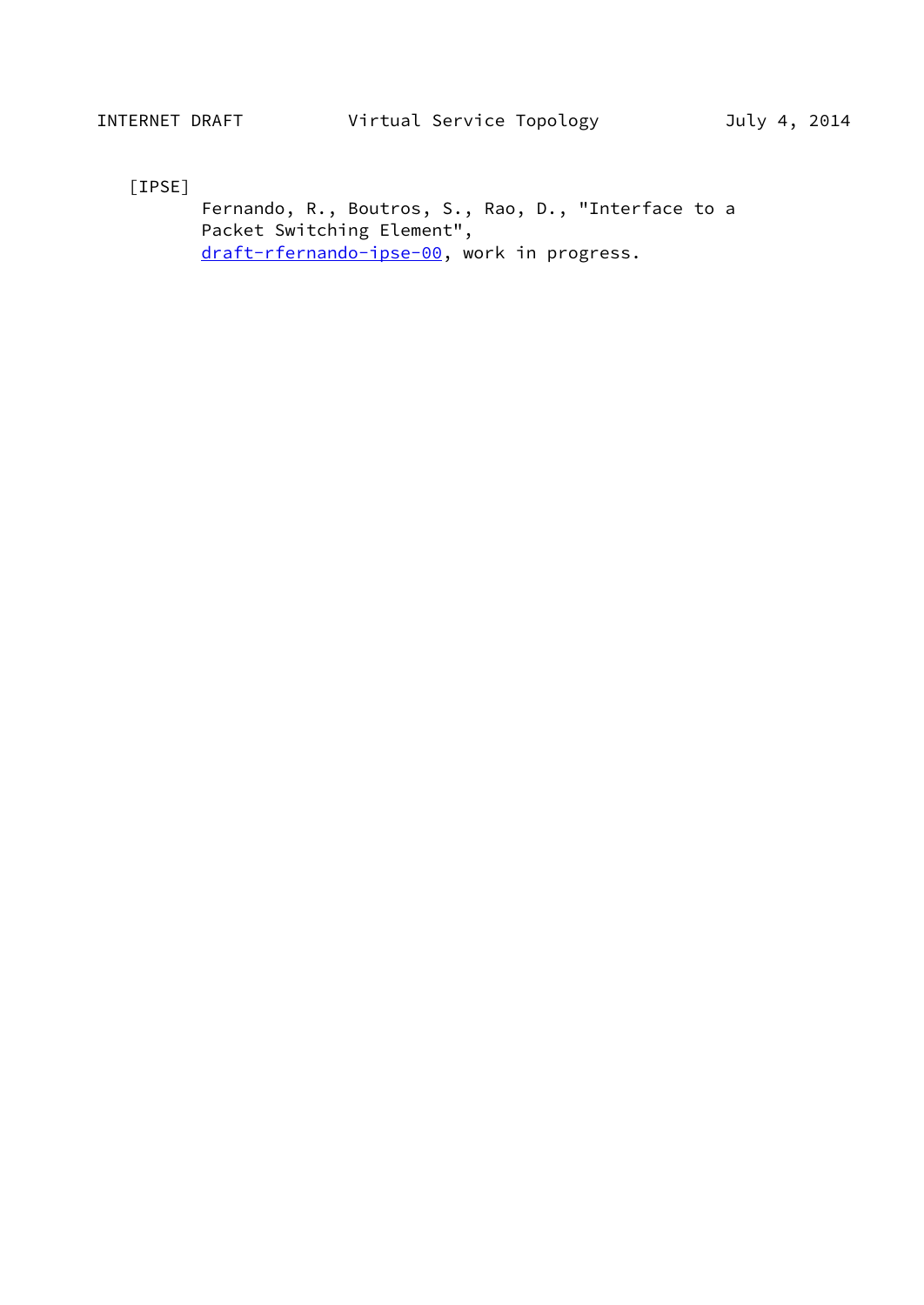| INTERNET DRAFT |                    | Virtual Service Topology | July 4, 2014 |  |
|----------------|--------------------|--------------------------|--------------|--|
|                |                    |                          |              |  |
|                | Authors' Addresses |                          |              |  |

 Dhananjaya Rao Cisco 170 W Tasman Dr San Jose, CA Email: dhrao@cisco.com

 Rex Fernando Cisco 170 W Tasman Dr San Jose, CA Email: rex@cisco.com

 Luyuan Fang Microsoft 5600 148th Ave NE Redmond, WA 98052 Email: lufang@microsoft.com

 Maria Napierala AT&T 200 Laurel Avenue Middletown, NJ 07748 Email: mnapierala@att.com

 Ning So Vinci Systems, Inc. Email: ningso@yahoo.com

 Adrian Farrel Juniper Networks Email: adrian@olddog.co.uk